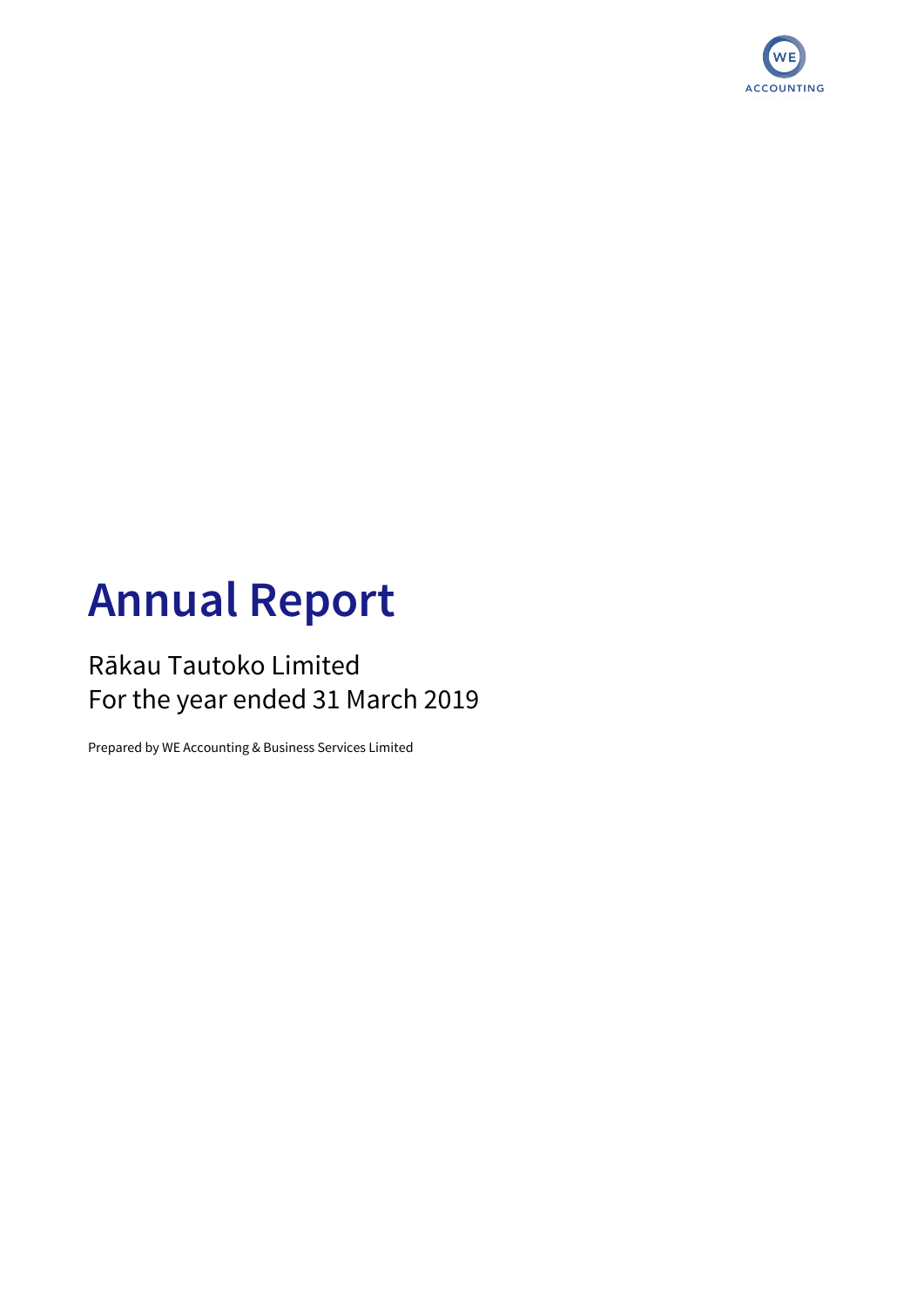

## **Contents**

- Compilation Report
- Directory
- Approval of Financial Report
- Statement of Profit or Loss
- Statement of Changes in Equity
- Balance Sheet
- Shareholder Current Accounts
- 11 Depreciation Schedule
- Notes to the Financial Statements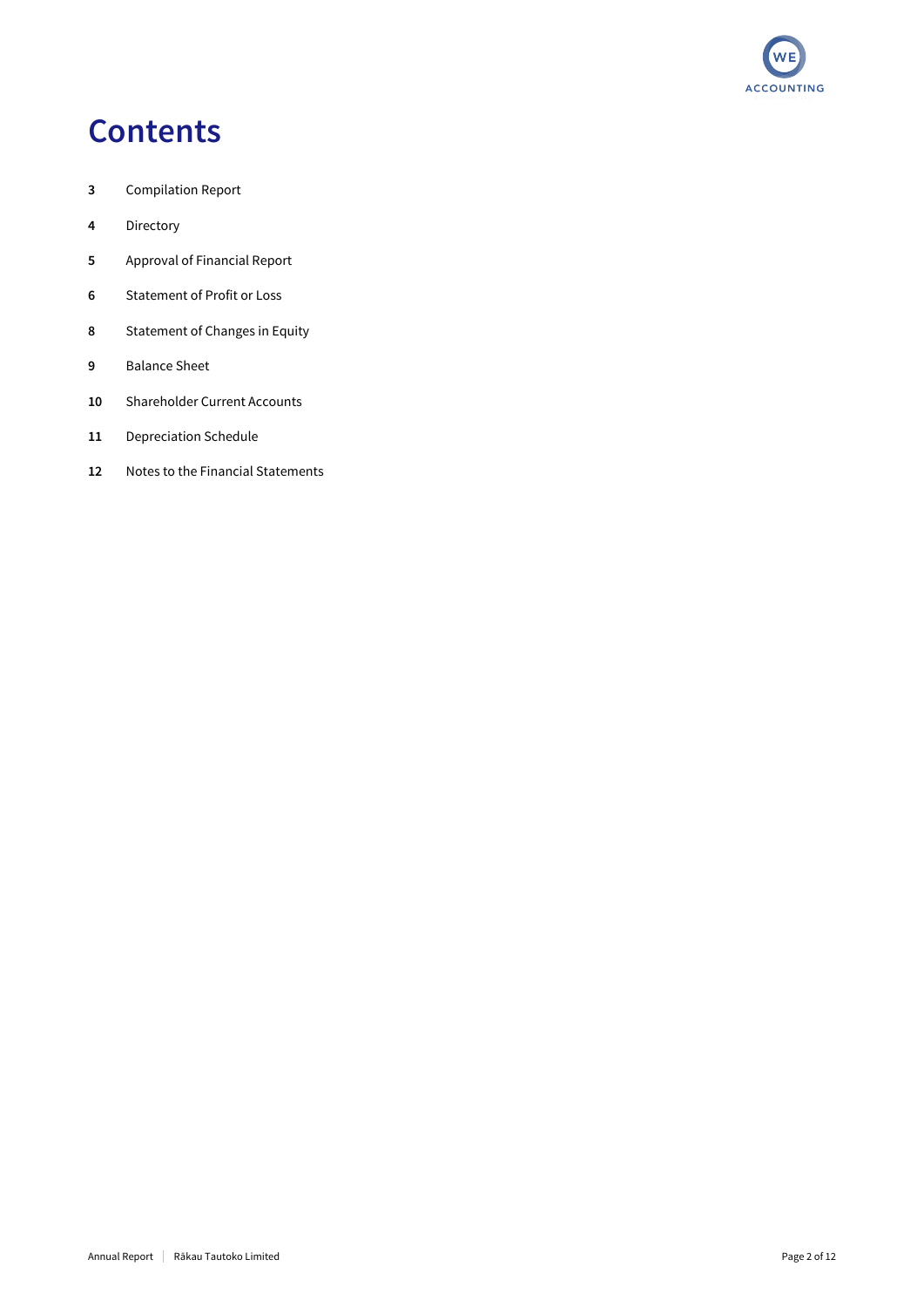

## Compilation Report

## Rākau Tautoko Limited For the year ended 31 March 2019

#### Scope

On the basis of information provided and in accordance with Service Engagement Standard 2 Compilation of Financial Information, we have compiled the financial statements of Rākau Tautoko Limited for the year ended 31 March 2019.

These statements have been prepared in accordance with the accounting policies described in the Notes to these financial statements.

Compilation Report to the Directors of Rākau Tautoko Limited

#### Responsibilties

The Directors are solely responsible for the information contained in the financial statements and have determined that the Special Purpose Reporting Framework used is appropriate to meet your needs and for the purpose that the financial statements were prepared.

The financial statements were prepared exclusively for your benefit. We do not accept responsibility to any other person for the contents of the financial statements.

#### No Audit or Review Engagement Undertaken

Our procedures use accounting expertise to undertake the compilation of the financial statements from information you provided. Our procedures do not include verification or validation procedures. No audit or review engagement has been performed and accordingly no assurance is expressed.

#### Independence

We have no involvement with Rākau Tautoko Limited other than for the preparation of financial statements and management reports and offering advice based on the financial information provided.

#### Disclaimer

We have compiled these financial statements based on information provided which has not been subject to an audit or review engagement. Accordingly, we do not accept any responsibility for the reliability, accuracy or completeness of the compiled financial information contained in the financial statements. Nor do we accept any liability of any kind whatsoever, including liability by reason of negligence, to any person for losses incurred as a result of placing reliance on these financial statements.

WE Accounting & Business Services Limited

Chartered Accountants Suite 2/571 Great North Road, Grey Lynn, Auckland 1021 Dated: 11 March 2020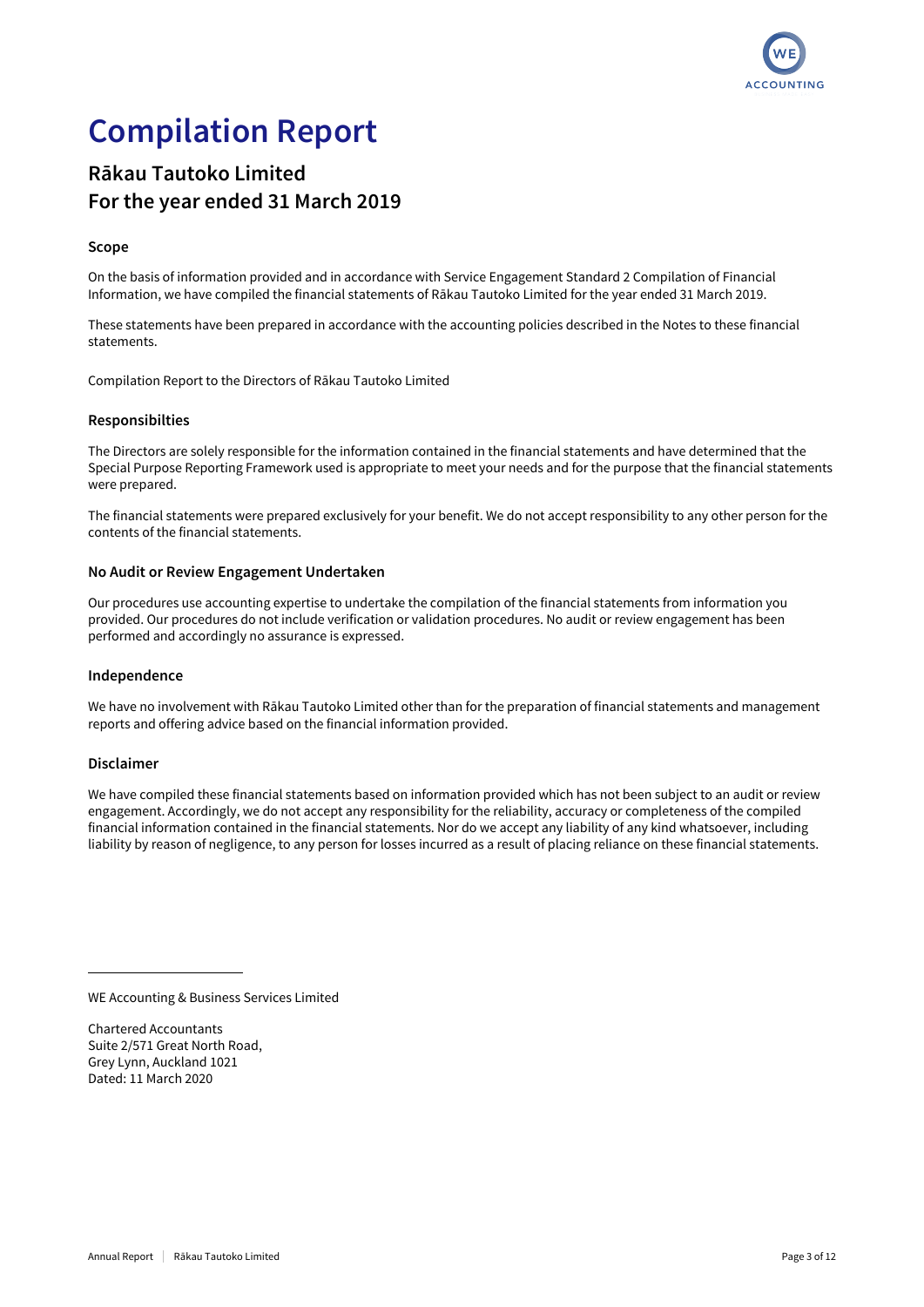

## **Directory**

## Rākau Tautoko Limited For the year ended 31 March 2019

### Nature of Business

Social assistance or welfare services

### Registered Office

27 Taratoa Street, Point England, Auckland, New Zealand, 1072

### Incorporation Number

6135987

### New Zealand Business Number

9429043379002

### IRD Number

121052075

#### Directors

Tara Lai-lanne MOALA

### Chartered Accountant

WE Accounting & Business Services Limited Chartered Accountants Suite 2/571 Great North Road, Grey Lynn, Auckland 1021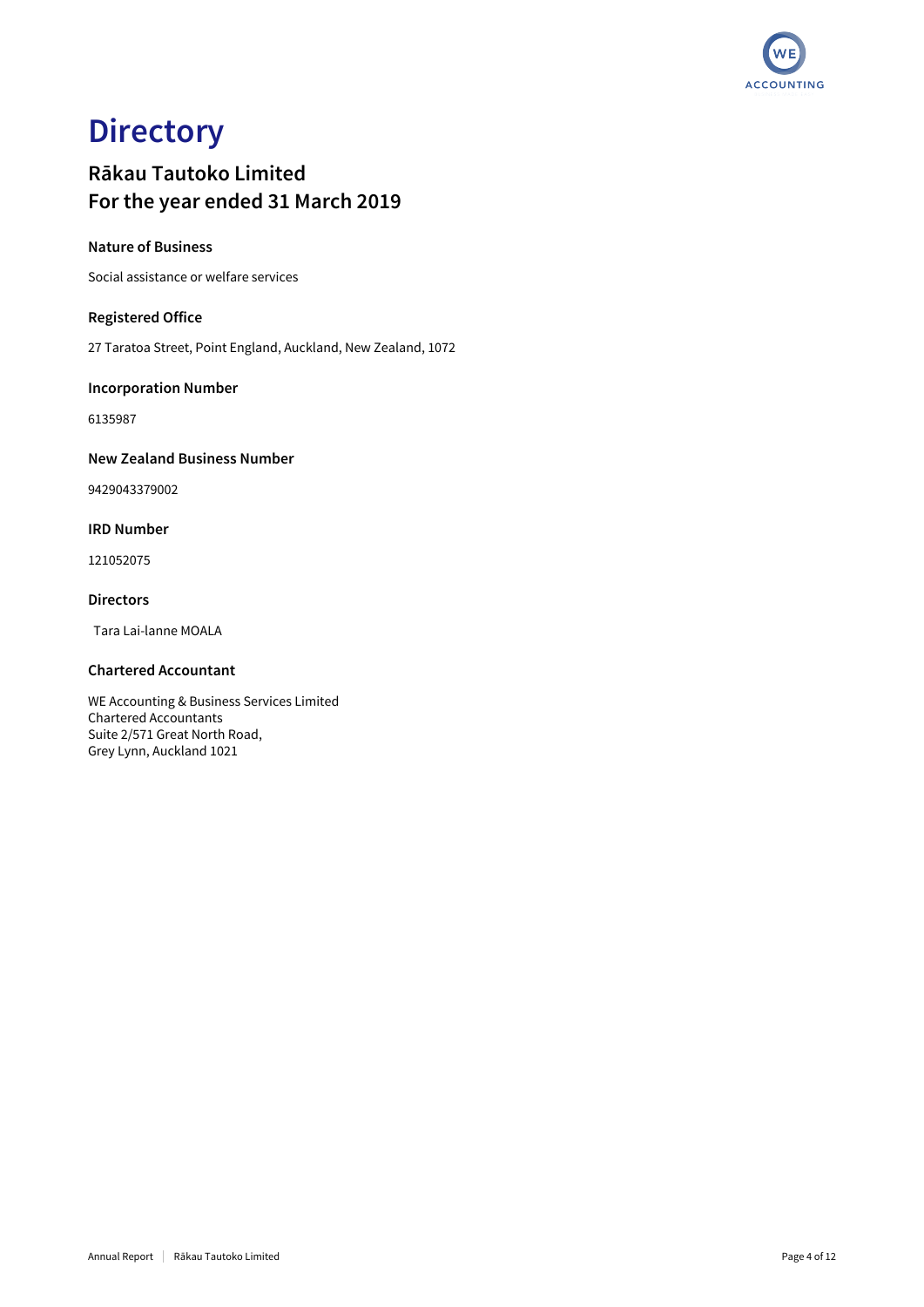

## Approval of Financial Report

## Rākau Tautoko Limited For the year ended 31 March 2019

The Directors are pleased to present the approved financial report including the historical financial statements of Rākau Tautoko Limited for year ended 31 March 2019.

APPROVED

For and on behalf of the Board of Directors

Konge

Tara Lai-lanne MOALA <sub>Date</sub> ......13/3/2020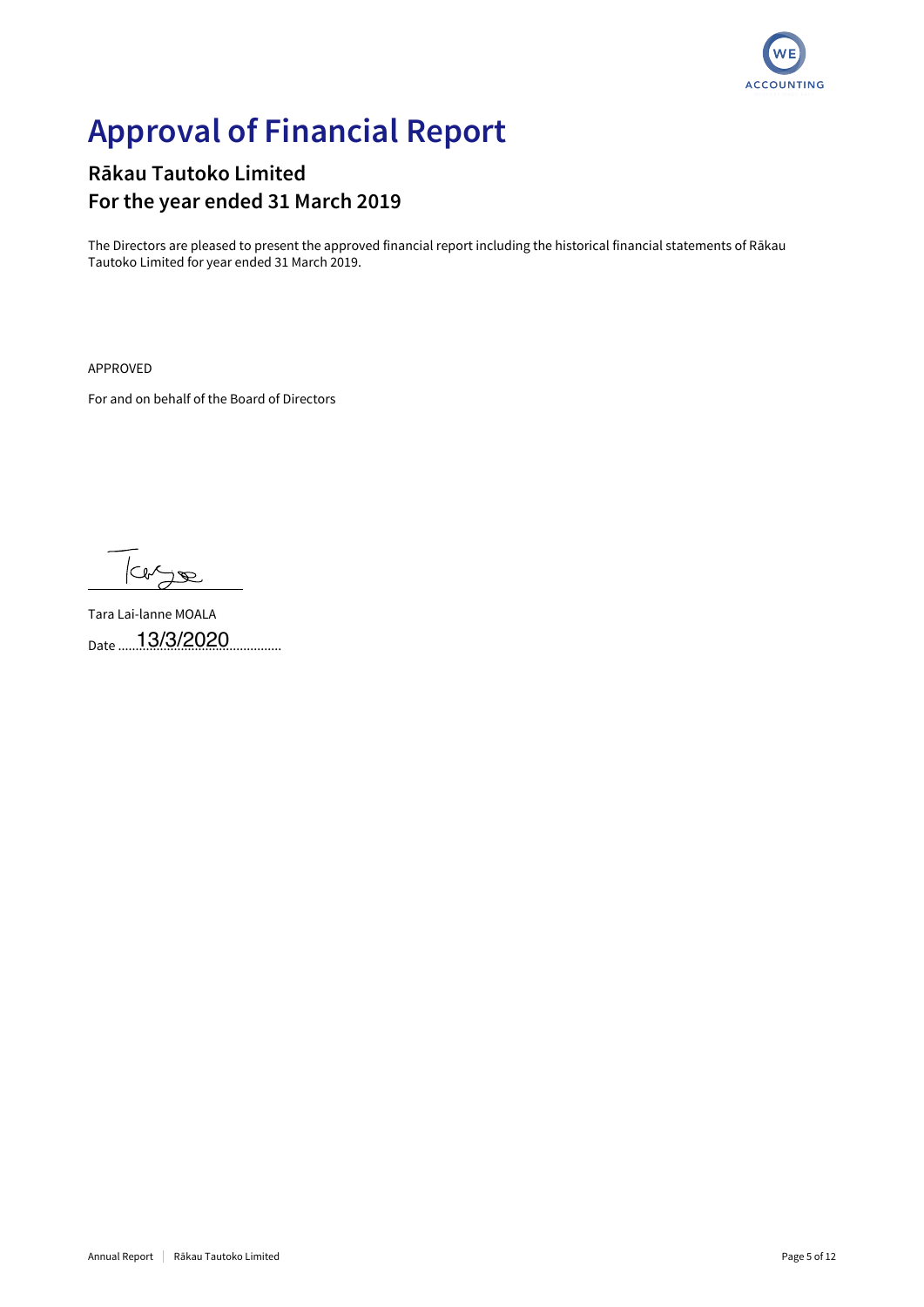

## Statement of Profit or Loss

## Rākau Tautoko Limited For the year ended 31 March 2019

|                                    | <b>NOTES</b><br>2019 | 2018                     |
|------------------------------------|----------------------|--------------------------|
| Income                             |                      |                          |
| Revenue                            | 183,020              | 103,353                  |
| <b>Total Income</b>                | 183,020              | 103,353                  |
| <b>Gross Profit</b>                | 183,020              | 103,353                  |
| <b>Expenses</b>                    |                      |                          |
| Advertising                        | 330                  | 2,027                    |
| Adminisration                      | 4,925                | 776                      |
| <b>Bank Fees</b>                   | 120                  | 127                      |
| Consulting & Accounting            | 1,738                | 1,542                    |
| Cost of Sales - Reimbursements     | 328                  |                          |
| Depreciation                       | 179                  | 115                      |
| Entertainment                      | 3,940                | 4,223                    |
| <b>Entrepreneur Creation Cost</b>  | 2,104                |                          |
| <b>Facilitation Costs</b>          | 600                  | $\overline{\phantom{a}}$ |
| Freight & Courier                  | 58                   |                          |
| <b>General Expenses</b>            | $\blacksquare$       | 984                      |
| Home Office Expenses               |                      | 1,269                    |
| Hub Set up costs                   | 1,361                |                          |
| Insurance                          | 1,360                | 1,300                    |
| Mobile                             | $\sim$               | 412                      |
| Motor Vehicle Expenses             | ÷,                   | 2,742                    |
| Office Expenses                    | 906                  | 2,084                    |
| <b>Practitioner Expense</b>        | 140,169              | 82,111                   |
| Printing & Stationery              | 576                  | 598                      |
| Repairs and Maintenance            | 502                  | 24                       |
| Subscriptions                      | $\blacksquare$       | 41                       |
| Telephone & Internet               | 409                  |                          |
| Travel and Accommodation           | 105                  | 251                      |
| Venue hire                         | 594                  | 2,723                    |
| Voucher/Koha                       | 4,413                | 237                      |
| Professional Development           | 1,724                |                          |
| Programme Expenses                 | 25,768               |                          |
| <b>Workshop Facilitation Costs</b> | 3,887                |                          |
| <b>Total Expenses</b>              | 196,094              | 103,585                  |
| Net Profit (Loss) Before Taxation  | (13,074)             | (232)                    |
| <b>Taxation and Adjustments</b>    |                      |                          |
| Non Taxable Income                 |                      |                          |
| Interest Income                    | 213                  | 232                      |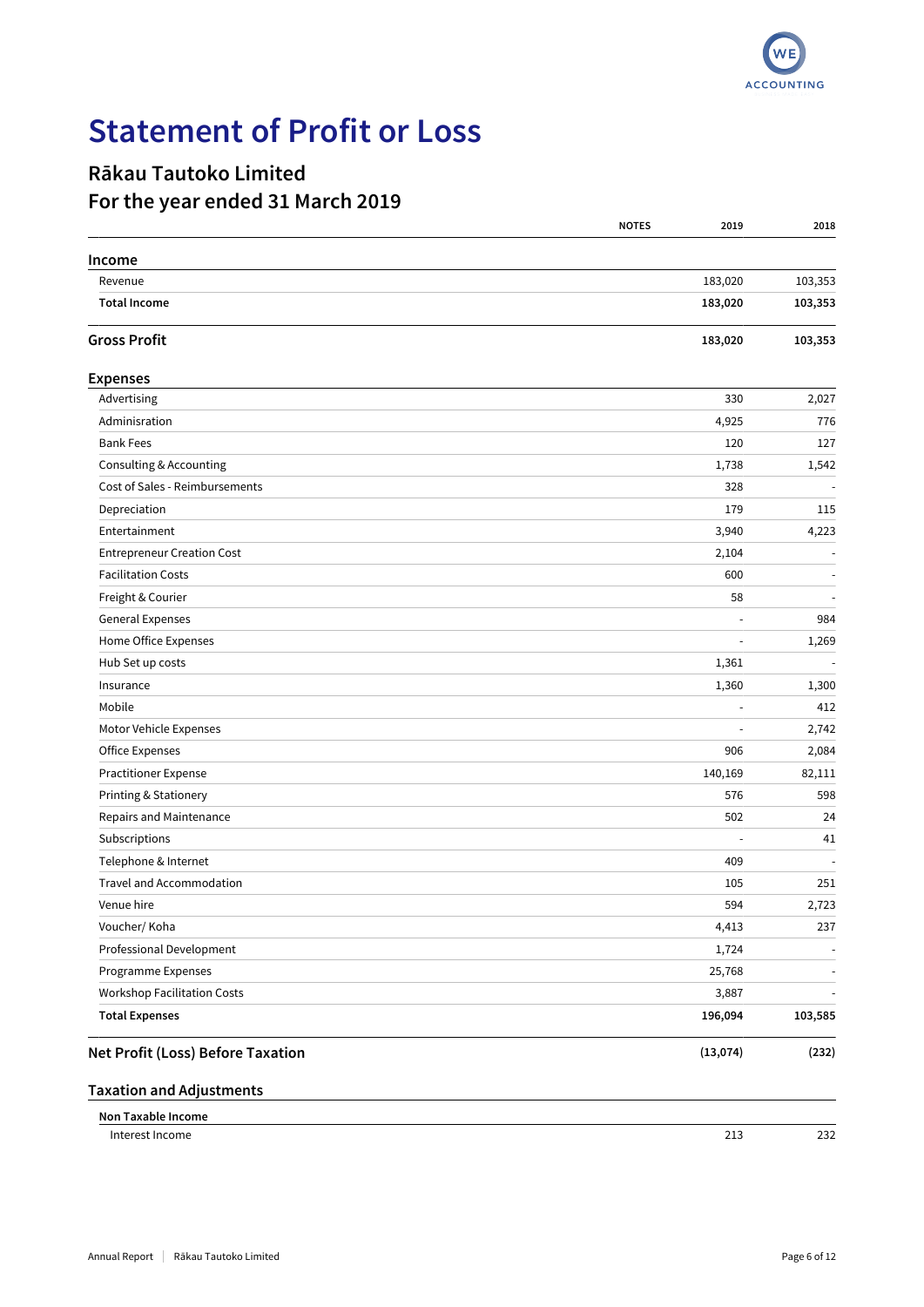

|                                       | <b>NOTES</b> | 2019     | 2018  |
|---------------------------------------|--------------|----------|-------|
|                                       |              |          |       |
| Debt Forgiveness Income               |              | 5,127    |       |
| <b>Total Non Taxable Income</b>       |              | 5,340    | 232   |
| <b>Total Taxation and Adjustments</b> |              | (5,340)  | (232) |
| Net Profit (Loss) for the Year        |              | (7, 734) |       |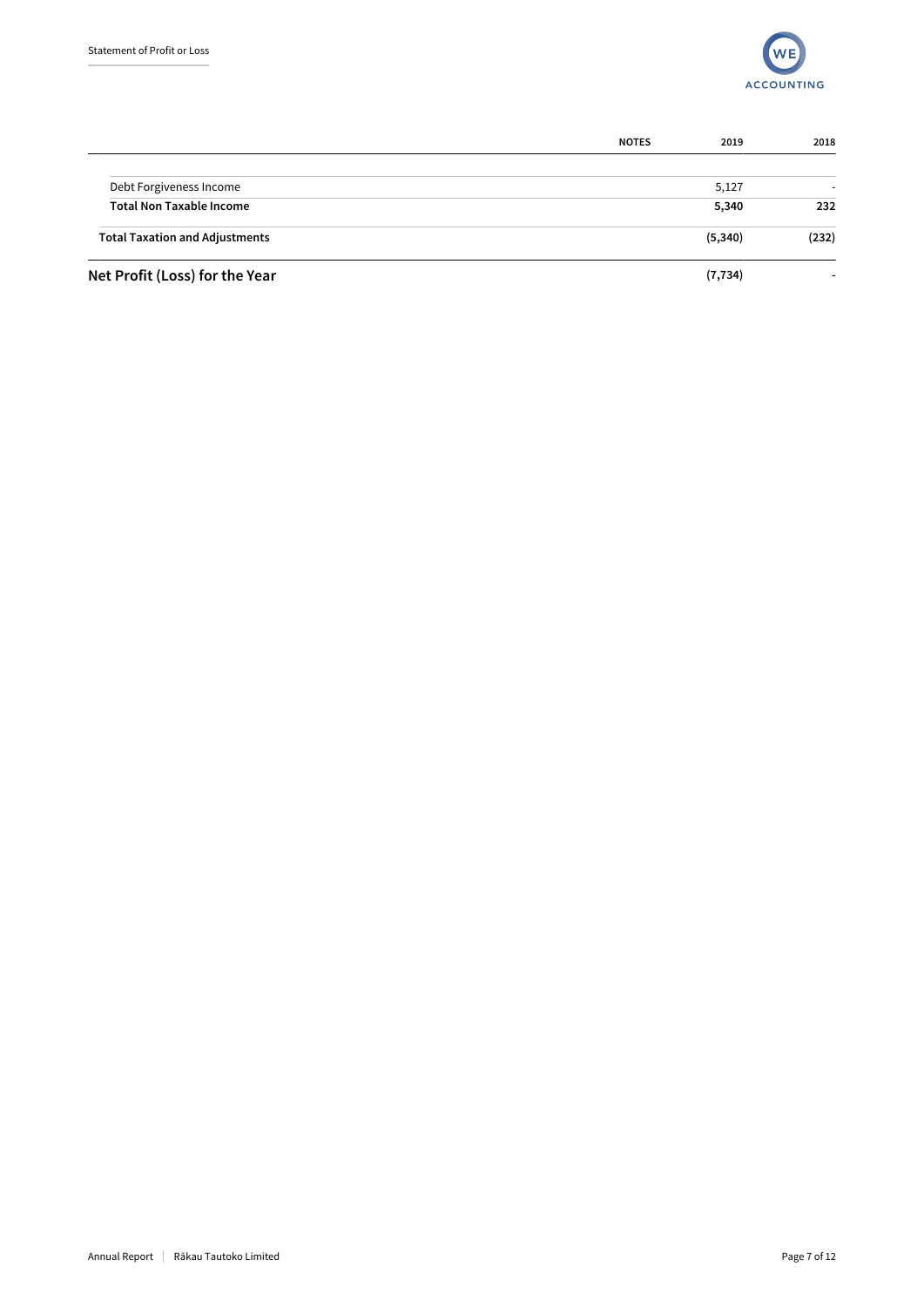

## Statement of Changes in Equity

## Rākau Tautoko Limited For the year ended 31 March 2019

|                        | 2019     | 2018                     |
|------------------------|----------|--------------------------|
| <b>Equity</b>          |          |                          |
| Opening Balance        | (30)     | (30)                     |
| Increases              |          |                          |
| Profit for the Period  | (7, 734) | -                        |
| <b>Total Increases</b> | (7, 734) | $\overline{\phantom{0}}$ |
| <b>Total Equity</b>    | (7, 764) | (30)                     |

These financial statements have been prepared without conducting an audit or review engagement, and should be read in conjunction with the attached Compilation Report.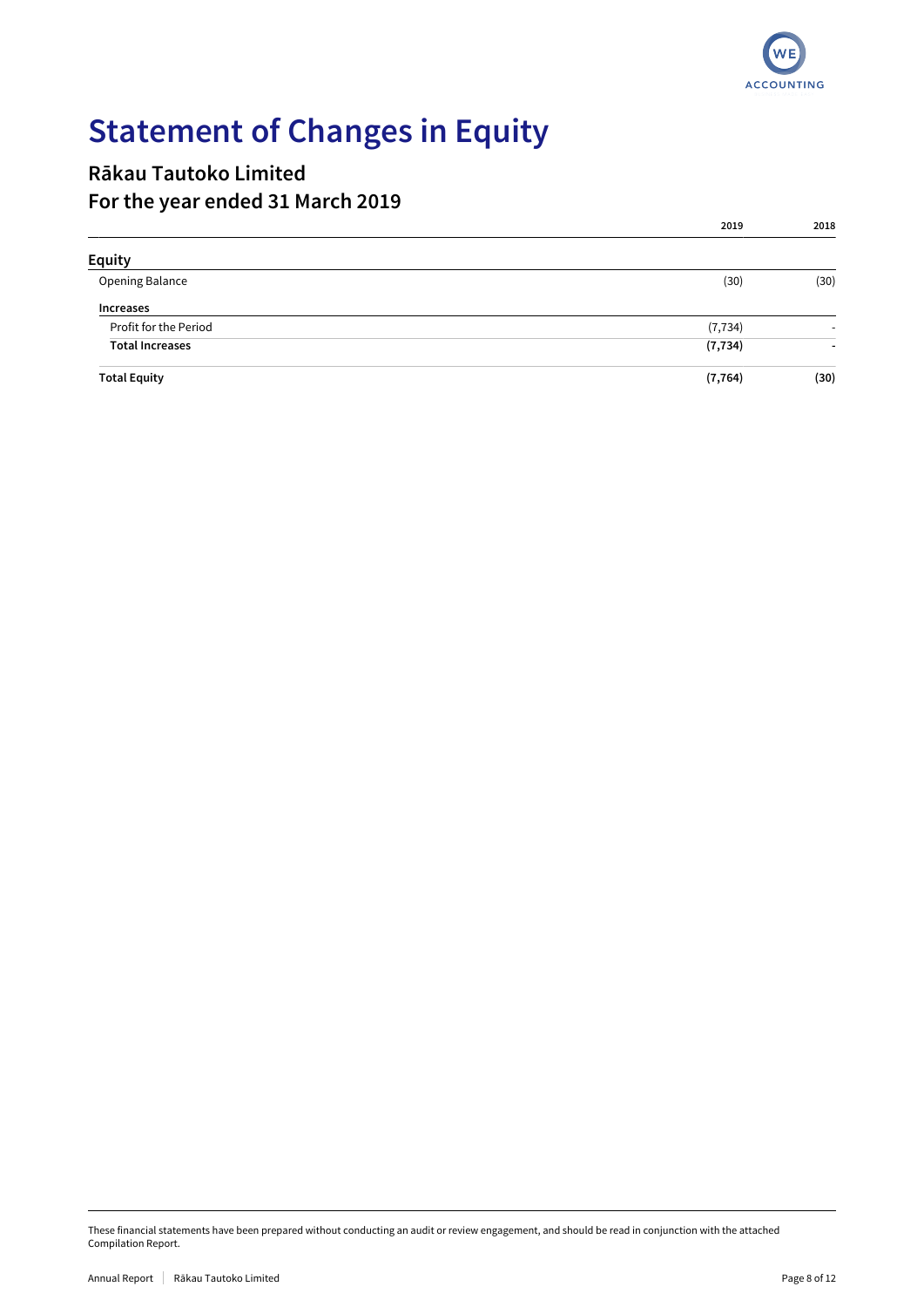

## Balance Sheet

## Rākau Tautoko Limited As at 31 March 2019

|                                     | <b>NOTES</b> | 31 MAR 2019 | 31 MAR 2018 |
|-------------------------------------|--------------|-------------|-------------|
| <b>Assets</b>                       |              |             |             |
| <b>Current Assets</b>               |              |             |             |
| Cash and Bank                       |              | 42,055      | 35,284      |
| Withholding tax paid                |              | 70          |             |
| <b>Total Current Assets</b>         |              | 42,125      | 35,284      |
| <b>Non-Current Assets</b>           |              |             |             |
| Property, Plant and Equipment       |              | 840         | 1,019       |
| <b>Total Non-Current Assets</b>     |              | 840         | 1,019       |
| <b>Total Assets</b>                 |              | 42,965      | 36,302      |
| Liabilities                         |              |             |             |
| <b>Current Liabilities</b>          |              |             |             |
| Accounts Payable                    |              | 10,114      |             |
| <b>Accrual Expenses</b>             |              | 1,208       | 1,208       |
| <b>GST Payable</b>                  |              | 867         | (726)       |
| <b>Community Project Funds</b>      |              | 38,541      | 30,724      |
| <b>Shareholder Current Accounts</b> |              |             | 5,127       |
| <b>Total Liabilities</b>            |              | 50,729      | 36,332      |
| <b>Net Assets</b>                   |              | (7, 764)    | (30)        |
| Equity                              |              |             |             |
| <b>Retained Earnings</b>            |              | (7, 764)    | (30)        |
| <b>Total Equity</b>                 |              | (7, 764)    | (30)        |

These financial statements have been prepared without conducting an audit or review engagement, and should be read in conjunction with the attached Compilation Report.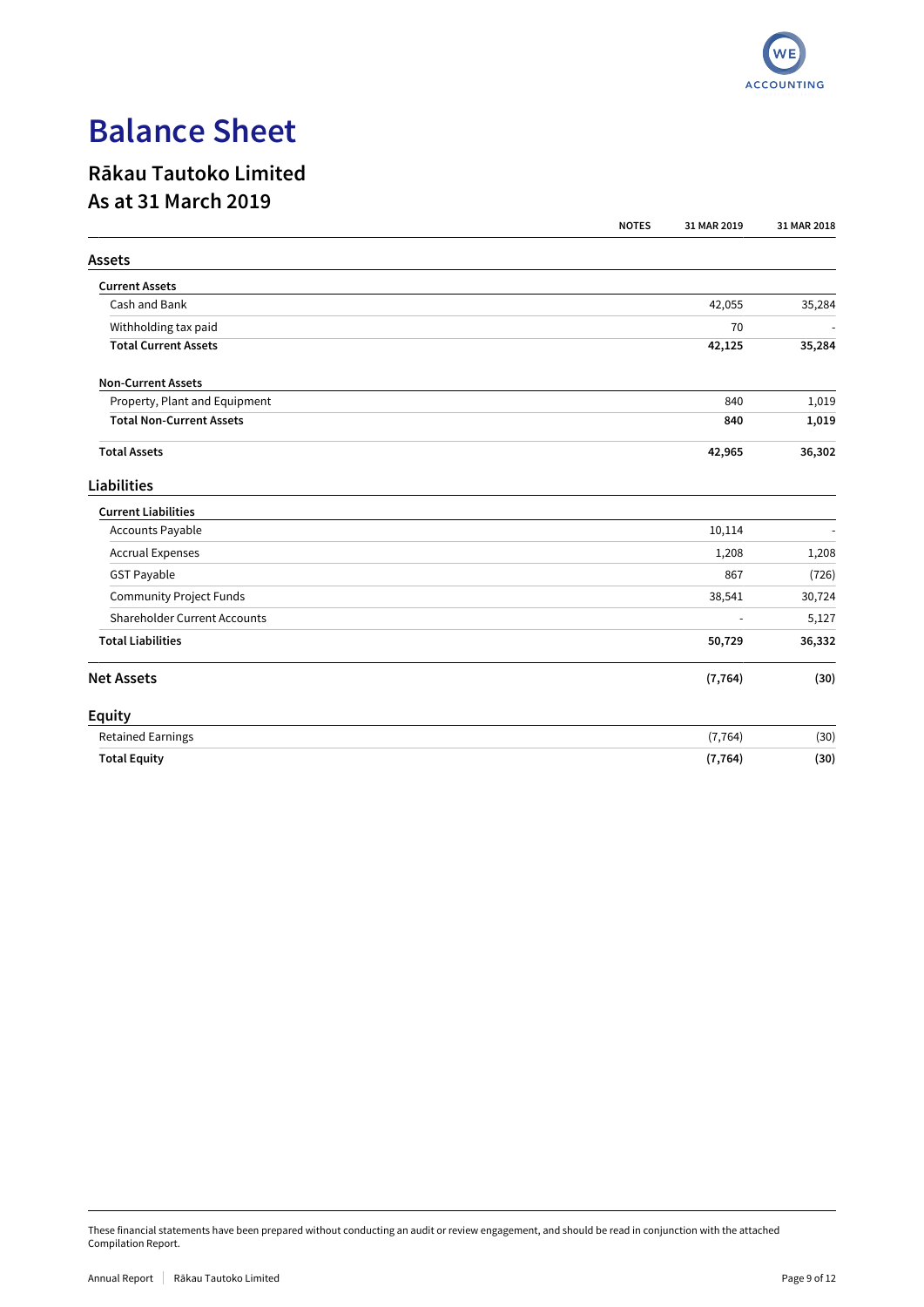

## Shareholder Current Accounts

## Rākau Tautoko Limited For the year ended 31 March 2019

|                                           | 2019                     | 2018  |
|-------------------------------------------|--------------------------|-------|
| <b>Shareholder Current Accounts</b>       |                          |       |
| Tara Moala                                |                          |       |
| Opening Balance                           | 5,127                    | 760   |
| <b>Increases</b>                          |                          |       |
| Tara Moala - Funds Introduced             |                          | 4,868 |
| <b>Total Increases</b>                    | $\blacksquare$           | 4,868 |
| Decreases                                 |                          |       |
| Tara Moala - Drawings                     | 5,127                    | 500   |
| <b>Total Decreases</b>                    | 5,127                    | 500   |
| <b>Total Tara Moala</b>                   | $\blacksquare$           | 5,127 |
| <b>Total Shareholder Current Accounts</b> | $\overline{\phantom{0}}$ | 5,127 |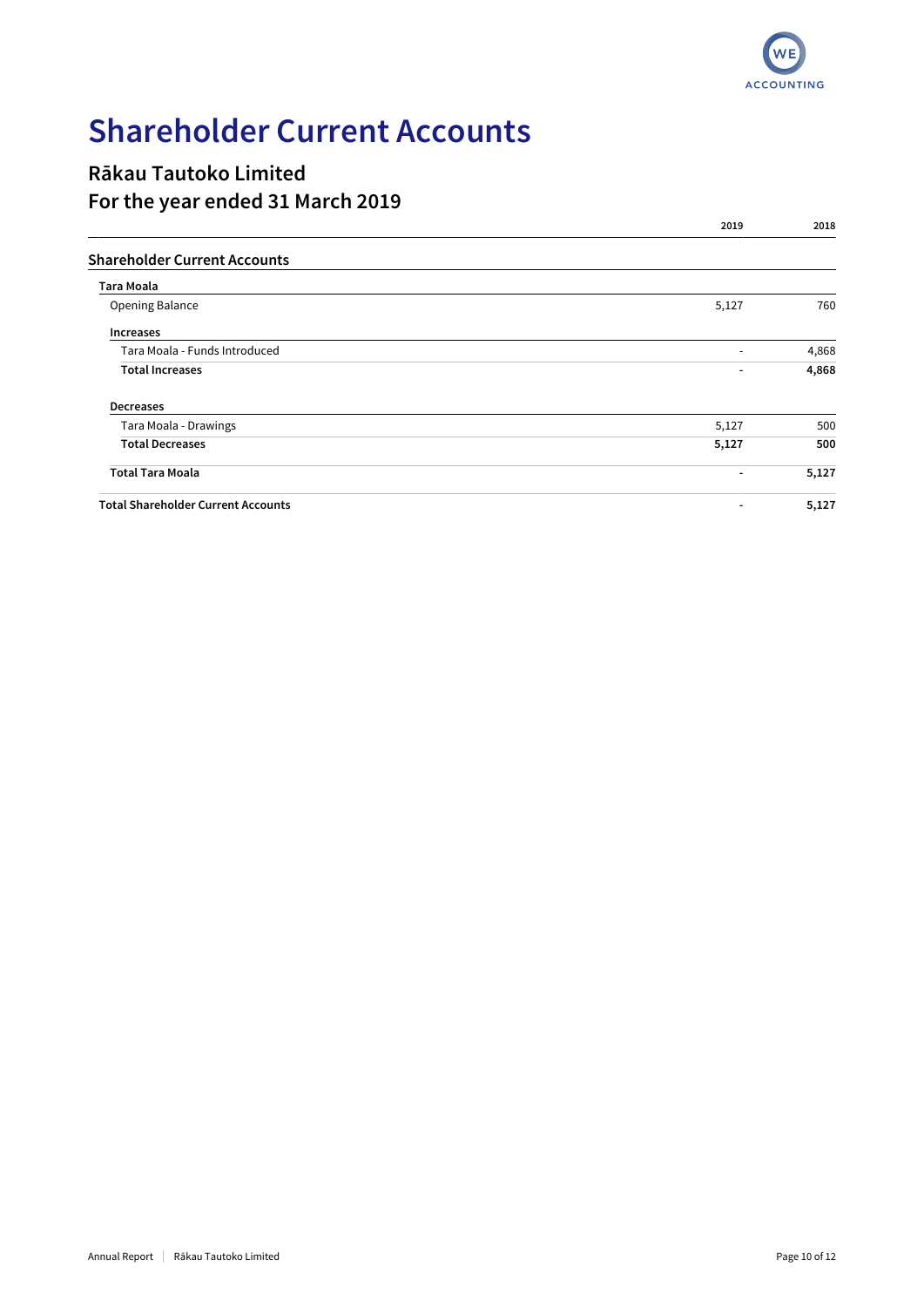

## Depreciation Schedule

### Rākau Tautoko Limited For the year ended 31 March 2019

| <b>NAME</b>                   | <b>RATE</b> | COST  | <b>OPENING VALUE</b> | <b>DISPOSALS</b>         | <b>DEPRECIATION</b> | <b>CLOSING VALUE</b> |
|-------------------------------|-------------|-------|----------------------|--------------------------|---------------------|----------------------|
| <b>Office Equipment</b>       |             |       |                      |                          |                     |                      |
| Epson Projector               | 25.00%      | 614   | 511                  | -                        | 128                 | 384                  |
| Shelving                      | 10.00%      | 521   | 508                  | -                        | 51                  | 457                  |
| <b>Total Office Equipment</b> |             | 1,135 | 1,019                | ٠                        | 179                 | 841                  |
| Total                         |             | 1,135 | 1,019                | $\overline{\phantom{0}}$ | 179                 | 841                  |